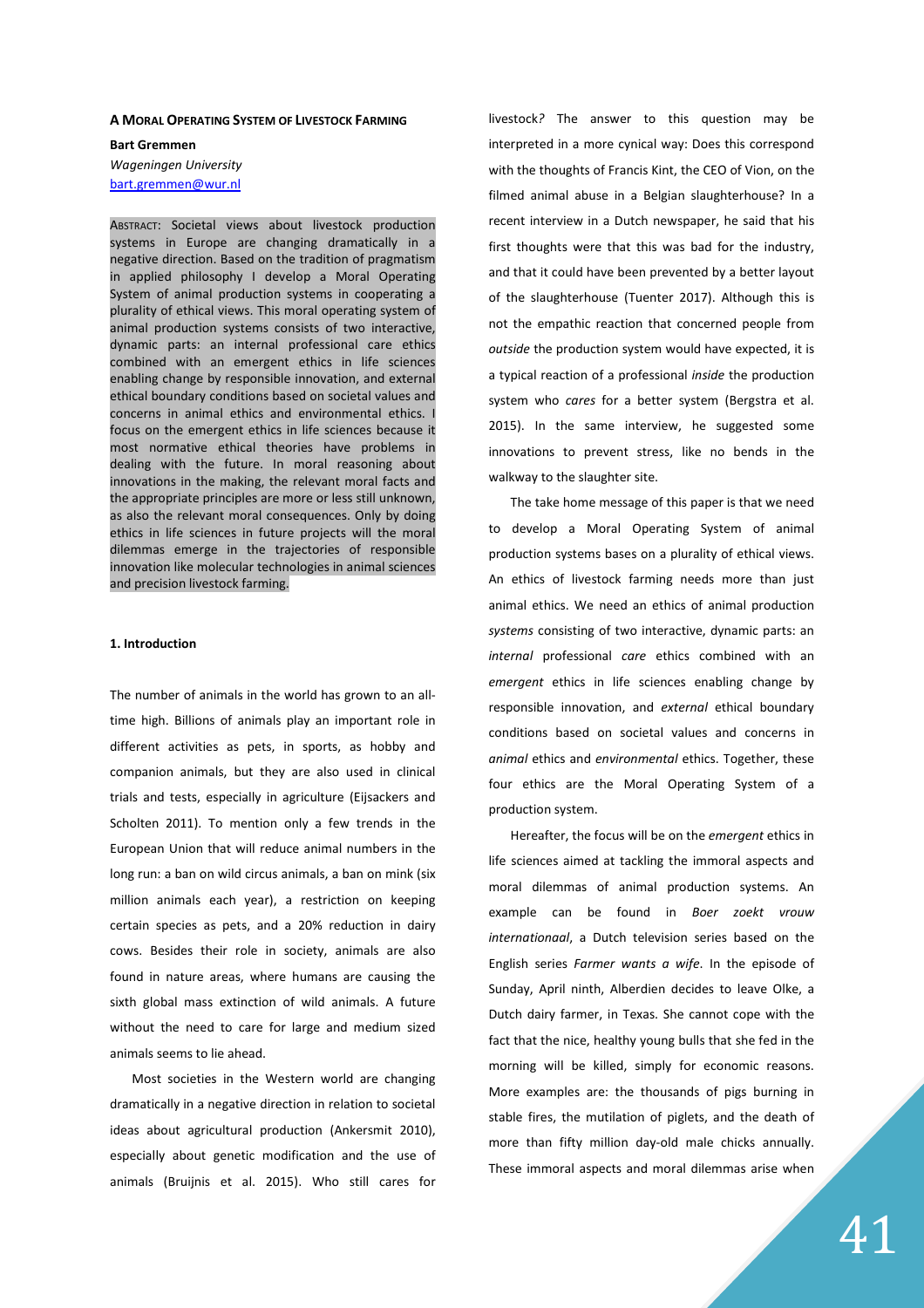societal values clash with the principles of an animal production system, because of unintended consequences and risks (Alders 2011). To tackle these immoral aspects and moral dilemmas as an ethicist, it is necessary not only to be part of a life sciences trajectory of responsible innovation, but also to strengthen ethical reflection along the agricultural production chains and among the involved stakeholders. What do I mean by ethical reflection in the field of life sciences?

### **2. Doing Agricultural Ethics**

Ethics may be studied from several disciplinary backgrounds: law, theology, psychology, philosophy, and social science. In this paper ethics is studied from a philosophical background (Petersen and Ryberg 2007) and is defined as the critical, systematic reflection on implicit and explicit moral assumptions about what we do. Many of the societal and scientific challenges in relation to agricultural domains involve value conflicts. Scientific understandings and technological solutions are often contested. In a pluralistic society, philosophy can offer proactive and constructive ways to deal with such value conflicts. The mission of philosophers is to strengthen reflection on, and deliberation about, these problems and about scientific and societal responses, and thus to contribute to responsible policies and practices. This is done by engaging in dialogue with societal groups, policymakers, professionals, and scientific disciplines, enriching their reflection with philosophical questions and perspectives. The nature of values such as animal welfare and environmental integrity needs to be clarified, and possibilities for responsible innovation in plant and animal production systems need to be explored.

The tradition of pragmatism in applied philosophy (Keulartz 2002) is the philosophical background of this paper. This term is not to be taken in a strict sense (i.e. 'pragmatism' as a very specific philosophical denomination connected with the work of James,

Dewey, and others), but rather in a more general and broader sense (Thompson 1998). This pragmatic approach starts from case material and concrete actual developments, and aims at interdisciplinarity, dialogue, and collaboration (Gremmen 2002 and 2007). Philosophical concepts are used as flexible tools that can be adapted to specific contexts. This empirical way of doing philosophy is applied to ethics in the life sciences. Whereas academic debates often revolve around the question of whether these sciences are benign or a threat (Singer 1975; Sandoe and Christiansen 2008), ethics *in* life sciences is done as an embedded ethicist, discussing life sciences from within (Gremmen 2007). This means that *the societal impact* is strengthened by a bottom-up approach. Starting with interviews and stakeholder surveys (see Blom and Gremmen 2012), the ethical arguments in the results are analysed, tested, and deepened. Afterwards, the stakeholders and relevant others are informed to strengthen a constructive ethical dialogue and offer them a framework to make responsible decisions. Also, this research is often part of consortia aiming to provide companies, policymakers, NGOs with information and tools to solve their problems. Is there a suitable ethical approach available?

## **3. Ethics of animals: animal ethics and environmental ethics**

Clashes of different ethical approaches may be observed in societal debates about animals (Thompson 1998), and will be illustrated by the case of Johannes, a humpback whale. On 12 December 2012, Johannes beached on the shoreline of De Razende Bol, a small uninhabited island between the island of Texel and the city of Den Helder in The Netherlands. The whale was stuck on the beach and could not return to the water on its own. Not so long ago, humans living nearby would have killed the animal immediately, and its remains would have been used for all kinds of purposes. In our modern times, we try to save such animals' lives. Over the course of just a few days, Johannes became a national symbol for helping a wild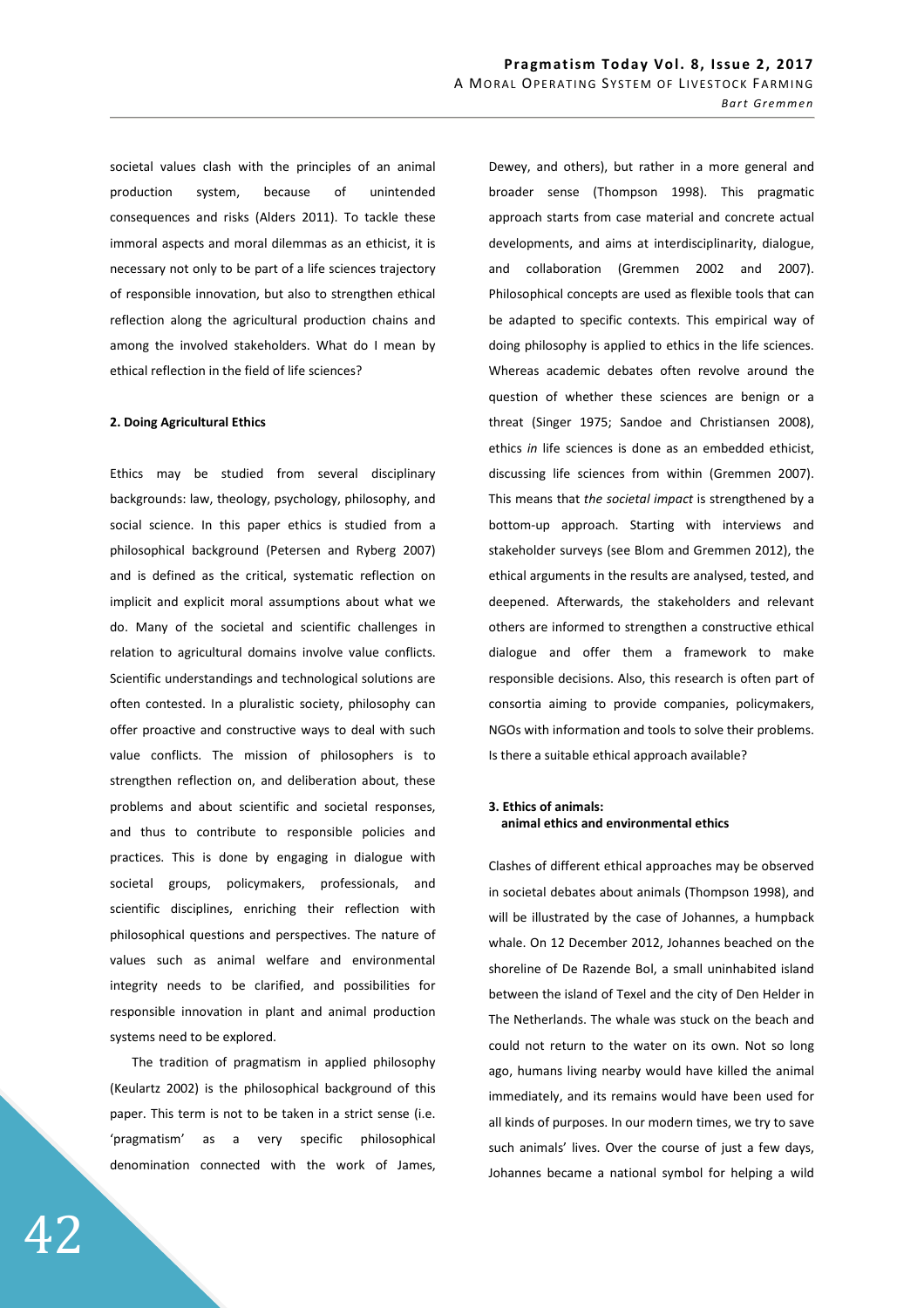animal in need. Political parties, civil servants, scientists, and members of societal organizations were engaged not only in debates, but also in rescue and euthanasia attempts. All these attempts failed, and the whale eventually died. In the ensuing debate, ecologists and nature conservationists still argued against killing dying wild animals in distress, whereas the majority of the other participants in the debate argued for a humane death for these animals.

At first sight, it seems that humans do not need to be involved at all when wild animals die: wild animals are wild precisely because they *take care of* themselves in areas where they are outside human control. In such situations, wild animals die for several different reasons: hunger, thirst, disease, predators, and also as a consequence of old age. Humans are often unaware of the fact that, out of their sight, animals could be dying. However, sometimes people are confronted with dying wild animals, like the beached humpback whale in 2012. What is our moral reference for killing wild animals? It seems that, in order to answer these questions, we can rely on animal ethics: the moral framework for the killing of domesticated animals. According to the law in many European Union countries, based on this theory, humans are obliged to help an animal in distress. From this ethical perspective, the first duty of humans is to save or help individual wild animals in situations where humans are present. When all help fails, our second duty is, if possible, to kill these animals in a humane way. The example of the humpback whale seems to fit into this scheme because it was an individual animal surrounded by humans. However, from the perspective of *environmental* ethics, wild animals are part of ecosystems. Therefore, the focus is on groups and species rather than on individual animals. In general, this ethical framework advocates respect for the wildness of animals. In the case of dying wild animals, like the humpback whale, the *environmental* ethics ethical framework advises a hands-off strategy. This seems to lead to a stalemate between two rival ethical frameworks, thus leaving nature management caught

between two sets of norms governing animals and nature.

If we see some ethological distance in the dualism between 'wild' and 'tame', all kinds of intermediary shades appear. Also, the number of situations in which humans have to decide to kill wild animals increases considerably. The humpback whale is an example of an individual wild animal in distress. We may consider this situation as bad luck and exceptional. But what about lost or abandoned baby seals on the shores of the Netherlands, Germany, and Denmark? When we locate these animals, do we help them by bringing them to a shelter? Do we have to kill them on the spot or leave them alone to die? Other examples are weak or dying animals in nature parks like the Oostvaardersplassen in The Netherlands and exotic animals that are destroying the biodiversity of an area. In earlier research I argued that the relation between *animal* ethics and *environmental* ethics in these cases is not a dichotomy, but a continuum. Because *animal* ethics is about individual animals in hands-on situations, and *environmental* ethics is about groups of animals and species in hands-off situations, groups of animals in agricultural hands-on situations do not belong to either ethics. What is a suitable ethics of animals in agricultural production systems?

# **4. Ethics in agriculture: care ethics and ethics of life sciences**

Recently, *care* ethics has been developed as an ethical approach (Loewy and Springer 2004). Hans Harbers (2009) argues at length that *care* ethics is the most promising integrative framework for ethics of animal production systems. *Care* ethics focuses on values that are important for the maintenance and flourishing of (care) relationships, such as commitment, dependency, responsibility, and care (Devettre 2009). An important aim of caring is to create shared values for all stakeholders involved in the production chain. In agricultural systems, people care for plants and animals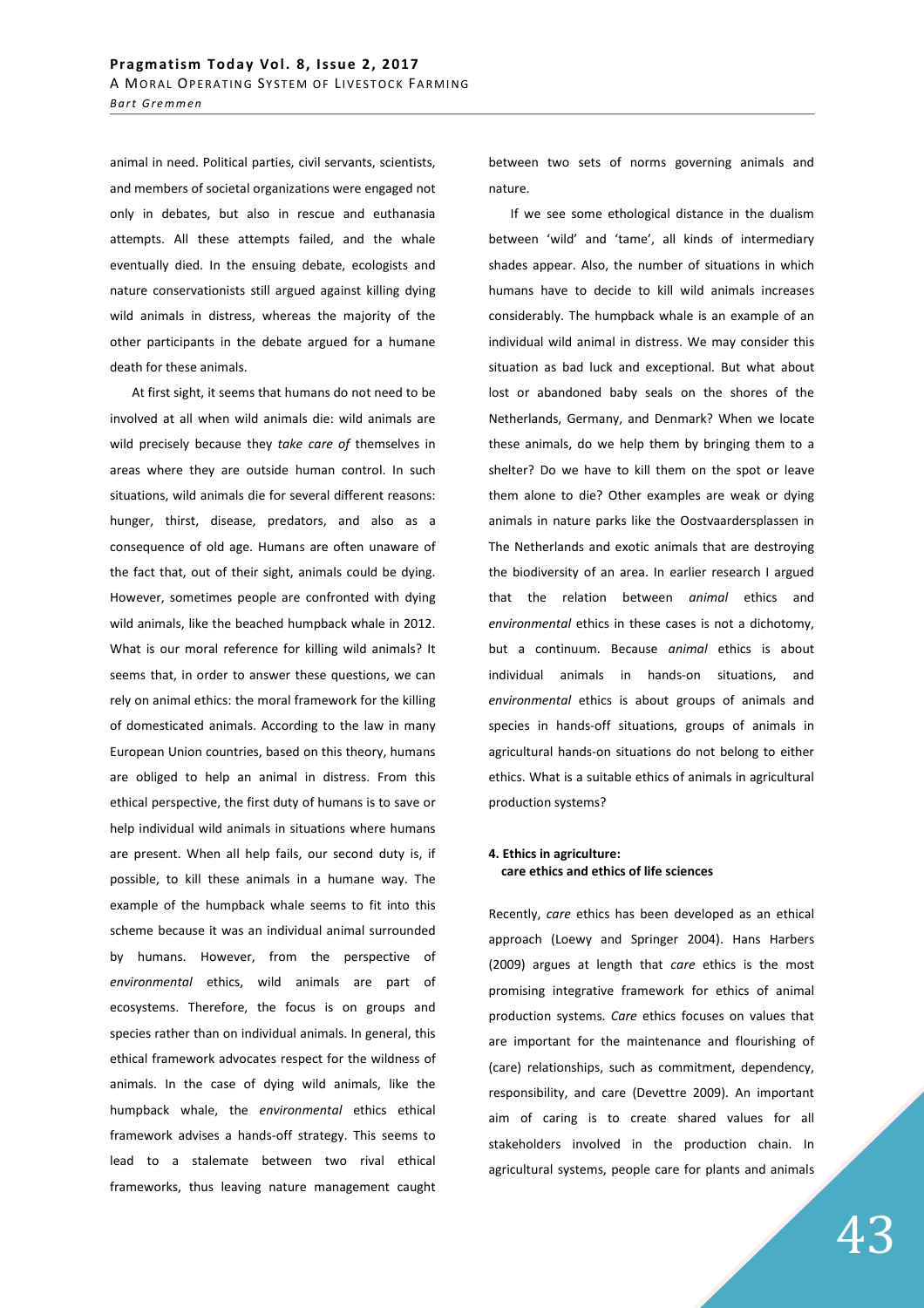in the two senses of the word 'care': 'care for' and 'care about' (being concerned). Good farming is a matter of endless care, in various shapes and sizes (Scholten et al. 2013). Good care requires the involvement of all stakeholders in the production chain, but also of citizens, consumers, civil society, and government (Harbers 2009). As a consequence, care is always accompanied by societal concerns. This can be illustrated by the Wakker Dier campaign. Six obituaries of organic cows appeared on 3 April 2017 in the Dutch newspaper *Trouw*. Miep 140, Rikkie 65, and Witkop 36, cows from the organic dynamic dairy farm, Schermereylandt, were slaughtered to comply with the European Union's manure regulation. Although care is firmly embedded in economic activity, this does not automatically imply the primacy of the economy (Harbers 2009). Caring also means the responsibility to take care of the situation in farming by contributing to innovative processes, and thereby contributing to society. This entails clarity about responsibilities as an essential element for an excellent organization of a caring farming system (Goede et al. 2013)

In a number of innovation areas, such as genomics, synthetic biology, and animal welfare, ethicists are asked to help to solve moral problems in the early stages of innovation (e.g. Singer 1986). Can ethicists help to solve moral problems in the early stages of innovation? In the past, ethics often seemed to lag behind technical progress, and, according to Grunwald (2010), as a response ethics joined the move towards 'upstream engagement' in the field of Science and Technology Studies. As early as 1980, David Collingridge wrote a book on the social control of technology with the objective of avoiding the harmful social consequences of a new technology (Collingridge 1980). This may be done by changing technology in its infancy by imposing on it all kinds of controls and restrictions. Two conditions are necessary to avoid the undesired consequences of a new technology: "It must be known that a technology has, or will have, harmful effects, and it must be possible to

change the technology in some way to avoid the effects." (Collingridge 1980, 18) One or both of the conditions are often lacking, and attempts to control technology seldom succeed: the 'dilemma of control'. The first horn of the dilemma is that the harmful social consequences of the fully developed technology cannot be predicted with sufficient confidence to justify the imposition of control. The second horn of the dilemma is that, by the time a technology is sufficiently well developed and diffused for its unwanted social consequences to become apparent, it is no longer easily controlled. Control may still be possible, but it will have become very difficult, expensive, and slow. What happens is that society and the rest of its technology gradually adapt to the new technology, so that, when it is fully developed, any major change in this new technology requires changes in many other technologies and social and economic institutions, making its control very disruptive and expensive (Collingridge 1980, 19).

An important assumption of the Collingridge dilemma is the consequentialist/utilitarian perspective in ethics. The normative starting point of the dilemma is the need to avoid the harmful social consequences of a technology, but the message of the dilemma is that a consequentialist/utilitarian perspective is impossible. In the early phases of a new technology, ethical deliberations become speculative because we lack the required knowledge (Grunwald 2010). In the later phases of a new technology, ethical deliberations often come too late, namely, when all of the relevant decisions have already been made, when it is too late to avoid harmful consequences of the technology. Collingridge's own normative response to the dilemma is to maintain the 'freedom to control technology', because the essence of controlling technology is to retain "… the ability to change a technology, even when it is fully developed and diffused, so that any unwanted social consequences it may prove to have can be eliminated or meliorated." (Collingridge 1980, 20/21) He suggests developing organizational structures and scientific tools to deal with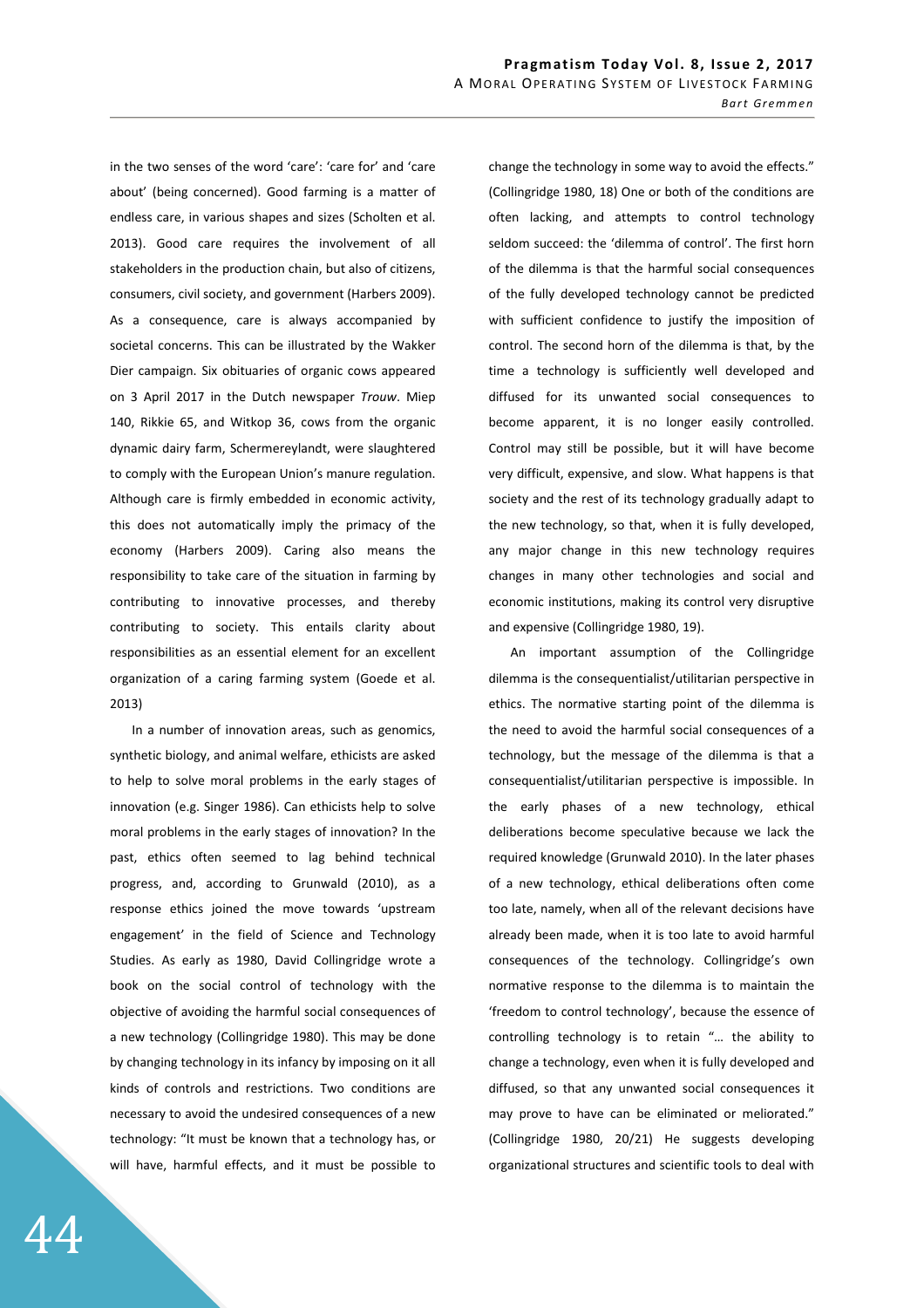the resistance to such control (ibid, 19). Experts, decision makers, and end-users all are entangled in controlling the new technology.

However, Collingridge did not foresee that some experts were going to use a version of his control dilemma as a normative tool in their attempts to exclude prospective users from the innovation process. Experts sometimes stress that they are willing to include users in the early stages of the new technology (Gremmen 2007), when there is still a lot of room to take the voice of prospective users into account in the design of the product, but the experts can offer little concrete information that would allow prospective users to imagine how they could integrate the end-product in their everyday life. This version of the Collingridge dilemma depicts the end-users in the emergence of new technologies as the end-point of a linear process. However, the world of the users and the world of technological innovation are by no means separate entities that only merge when a final product is delivered to the users; they are already entangled from the start. Technology assessment, and, later, constructive technology assessment, recognized the importance of involving users in the innovation process to encourage integration of new technologies in users' everyday lives (Rip et al. 1995; Oudshoorn and Pinch 2003). The case has been made that technologists need to study responses to science in order to learn from them (Levitt 2003) and to discover missing propositions in their own reasoning (Locke 2002). Everyday-life concerns that inform people's responses to emergent technologies may be at odds with scientific and technological standards but can and should be understood on their own terms. In this way, experts could benefit from the active involvement of prospective users (Veen 2010).

It is difficult for ethicists to assist innovators, because most normative ethical theories have problems in dealing with the future. Not only do the results of an innovation trajectory have unknown consequences, but, more importantly, we do not know the results of innovation at the start of the innovation trajectory

(Wathes et al. 2008). This means that, in moral reasoning about innovations in the making, the relevant moral facts and the appropriate principles are more or less still unknown, as also the relevant moral consequences. For that reason, the third part of the Moral Operating System of animal production systems is described as emergent. Only by doing ethics in life sciences will the moral dilemmas emerge in the trajectory of responsible innovation. Future projects will describe and analyse the main characteristics of an emergent ethics of animal production systems. Examples of these characteristics are moral lock-in, the slippery slope, instrumentalization, and commodification. These are discussed in the following two research themes, molecular technologies in animal sciences and precision livestock farming.

#### **5. Molecular technologies in animal sciences**

In plants and animals, the basic genetics is more or less the same, but the application of some methods and technologies differ (Barnes and Dupre 2008). For example, mutation breeding – increasing the mutation frequency through chemicals or radiation – is a common and legal method for plants, but it is not possible in animals, for both ethical and economic reasons (Shu et al. 2011). Marker assisted selection and genetic modification (GM) have been used in plant breeding (Gremmen 2005) for many years, but genetic modification has not yet been applied in livestock on a large scale (Gremmen 2009). The only approval given for a GM animal for food production is Canada's approval of AquAdvantage salmon eggs, with a focus on growth enhancement (Goubau 2011). Other examples of GM animals are pigs (i.e. increased growth rates and higher utilization of phosphate in their feed), dairy cows (enhanced resistance to mastitis and improved udder health, and improved milk quality), goats and sheep (improved wool production and disease resistance), and chickens (resistance to diseases and feed efficiency) (Thompson 2007).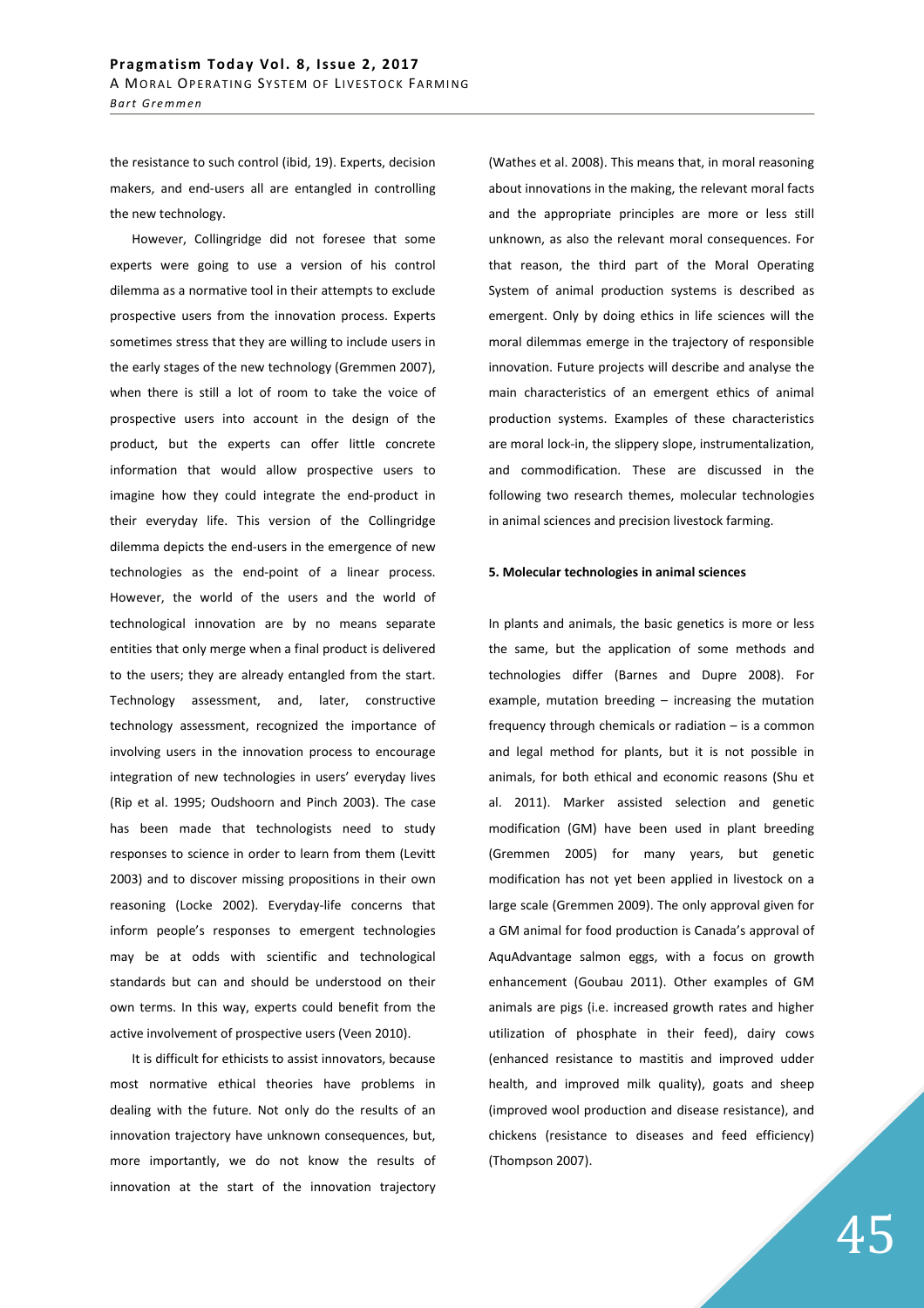There are different kinds of ethical arguments about controversial life sciences technologies (Rollin 1995). On the critical side, some people have objections to a particular technology as such. In the case of genetic modification for example, this argument amounts to the claim that it is unnatural and therefore morally problematic (Siipi 2004; Haperen et al. 2012). Many critics might not be so much opposed to GM technology as such, but more to its different applications (Rollin 2006). From a consequentialist stance, this means that even people who do not have an objection in principle to the technology can still be critical of its use in agriculture in general, and in food production in particular (Sandoe and Christiansen 2008). Current applications of agricultural biotechnology have also been criticized from the viewpoint of justice, in particular with respect to the distribution of economic benefits from its use (Thompson 2007). Some critics emphasize the risks and uncertainties with this new technology, and argue either that there are risks to human health or the environment, or that there might be such risks, and that for this reason some version of the precautionary principle should be applied (Gremmen 2006). Ethics may clarify and test such arguments and explicate normative and epistemic assumptions. In livestock farming, genetic modification may contribute to all kinds of efficiency benefits but, at the same time, may be used to circumvent certain ethical problems (Hanssen and Gremmen 2013). Our case study on the ethics of genetically modified chickens illustrates this (Bruinis et al. 2016).

In response to the increasing demand for safe and cheap food in sufficient quantities, the intensification and mechanization of poultry farming began in the midtwentieth century. The number of chickens kept by any one farmer has increased considerably since then. Efficiency and specialization were enabled by developments in feeding, breeding, housing of the animals, and increased knowledge of veterinary medicine. Genetic selection enabled egg production by layer-type chickens and chicken meat production using

specialized meat-type chickens. Therefore, male chicks from layer-type chickens became less attractive for meat production. With the available sexing techniques, which made it possible to distinguish males from females immediately after hatching, it became common practice to kill these male day-old chicks.

In the European Union, over 400 million male chickens are killed annually immediately after hatching. Societal opposition to this practice has prompted the development of innovations. Several alternatives to the killing of day-old chicks have been proposed (Leenstra et al. 2010); this leads to the question of whether these alternatives are morally superior. We have developed a framework to evaluate the technical and socio-ethical aspects of alternative directions of more responsible innovations to solve this issue, selected on social desirability and technical potential compared to the current situation (Leenstra et al. 2010). One alternative direction aims to use genetic modification in the breeding of laying hens in such a way that the hatching eggs containing males can easily be identified with spectroscopy, a non-invasive technique compared to the technique of taking a sample from the egg to find the difference between male and female eggs. The GM alternative takes advantage of the genetics of birds to ensure GM-free laying hens, and also that their eggs are GM free.

This clear case of a morally inferior practice has potentially morally better alternatives. Besides the GM alternative, there are several others: raising the male chicks, dual use of chickens, taking a sample from the egg, etcetera. Each alternative has its advantages and disadvantages with respect to technical and socio-ethical aspects, and each has a specific importance for various stakeholders. Solving one issue raised by the current situation throws up new issues. For example, by acknowledging arguments against the killing of such young animals and starting to rear the males, issues arise around the impact on the environment and the marketing of the chicks. The issue of killing day-old chicks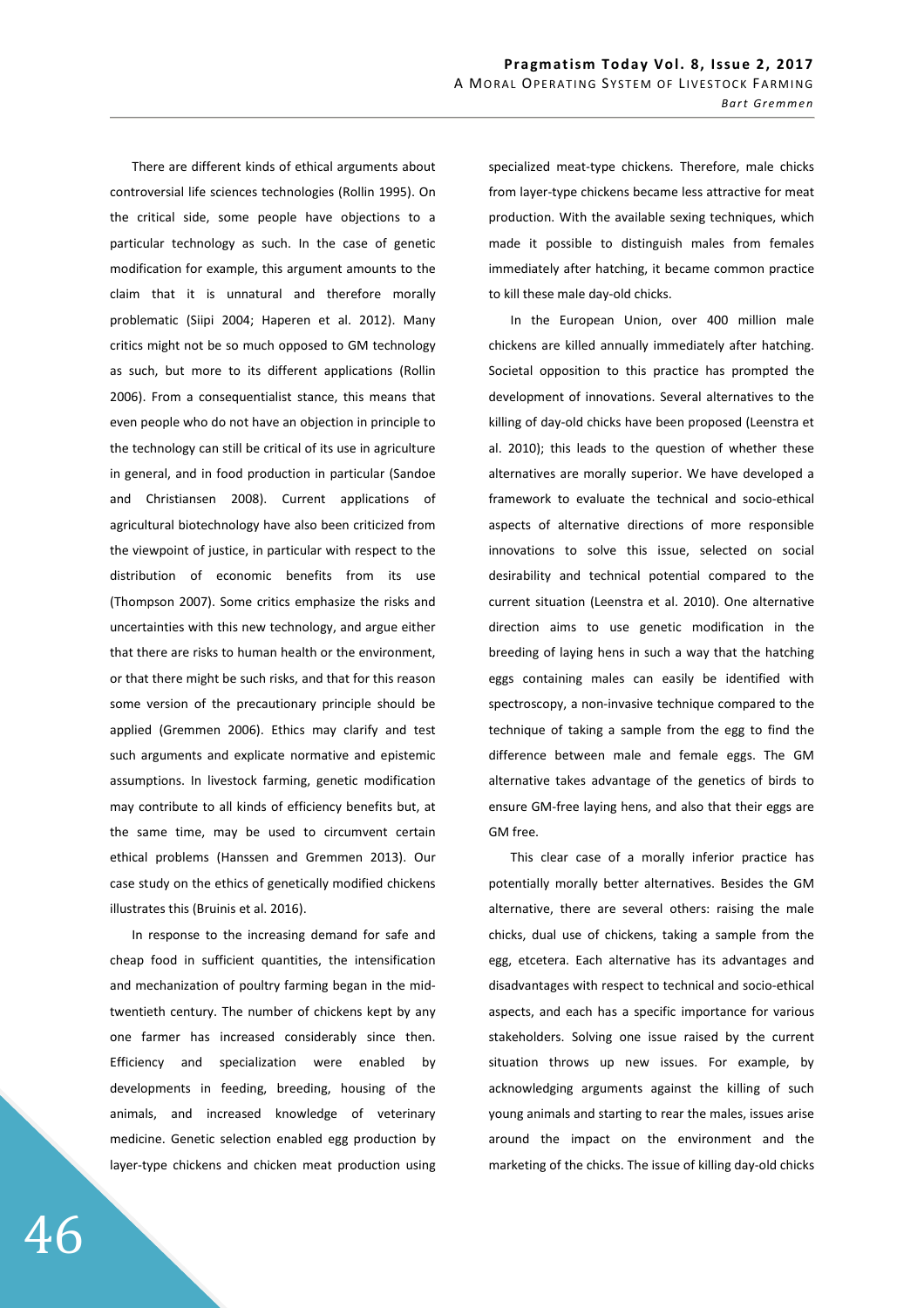and its alternatives thus seems to be an example of choosing the least of several possible evils and can be explained by a special type of moral lock-in.

Since the mid-1980s, technological lock-in has become an important subject of growing academic enquiry in the field of innovation studies, especially by economists working within an evolutionary tradition (David 1985; Arthur 1989). The general idea of lock-in is that technologies and technological systems follow specific paths that are difficult and costly to escape (Perkins 2003). Even if potentially superior alternatives are available, these technologies and technological systems often survive for a very long time. The famous examples in the literature are the triumph of the QWERTY keyboard layout over the Dvorak Simplified Keyboard layout (David 1985) and the race between VHS and Betamax as a video cassette recorder standard (Arthur 1990). In the literature, lock-in is explained by the increasing returns of an initial lead in the competition between technologies (David 1985; Arthur 1989). "This arises because early adoption can generate a snowballing effect whereby the preferred technology benefits from greater improvement than its competitors, stimulating further adoption, improvement, and eventual leadership "(Perkins 2003, 23).

There are many ways in which locked-in technologies may be inferior to their alternatives. I focus on *moral*  lock-in: the way a production system can be locked-in to technology standards that are potentially morally inferior. In some cases, there is consensus on the potential for moral improvement that could be achieved through the development of alternative technologies. The question then becomes: What is holding back the development of these morally better technologies? Many debates about the transition to these new technologies focus only on the costs involved (Carrillo-Hermosilla 2013). Our hypothesis is that a kind of moral lock-in may explain the survival of morally inferior technologies. I consider Responsible Innovation, a concept for balancing economic, socio-cultural, and environmental aspects in innovation processes (EC

2011), as an approach to morally 'unlock' alternative innovations. By involving stakeholders in the innovation process and by considering ethical and societal aspects during this process, the socio-ethical acceptability and the societal desirability of innovative products will increase significantly (Schomberg 2013; Blok and Lemmens 2015).

Recent genetic engineering techniques, like CRISPR/Cas9, have come into use in plant breeding in a short time (Zhang et al. 2014). These so-called genome editing techniques are cheaper, faster, more accurate, and more widely applicable than older techniques because of their ability to cut and alter the DNA of any species at almost any genomic site with ease and precision (Jasanoff et al. 2015). They have been developed to overcome the problem of randomness that results from mutation breeding and to be able to determine the site of mutation or insertion of genes. Applications of animal gene editing techniques are many, varied, and rapidly evolving, including applications that promise benefits in welfare, in disease resistance, and in feed efficiency. Although the gene editing technology promises significant benefit, this promise will not be realized unless the technology is firmly and fully embedded in society. The existing ethical frameworks on biotechnology (Holland and Johnson 1998; Rollin 1995) have to be adapted and broadened to these new scientific methods and technologies. This will help scientists, stakeholders, and policymakers to understand, evaluate, and monitor the integration of the technical, social, and ethical aspects of the modern GM toolbox.

In a new research project we are refining and applying the responsible innovation approach to the technique of animal gene editing to guide the development of the technology and help ensure that applications are embedded in society. Animal scientists, social scientists, and ethicists will work together to anticipate possible impacts and implications, open up inclusive dialogue with stakeholders and wider publics, develop reflexive scientific and corporate cultures, and ensure that the science that develops is responsive to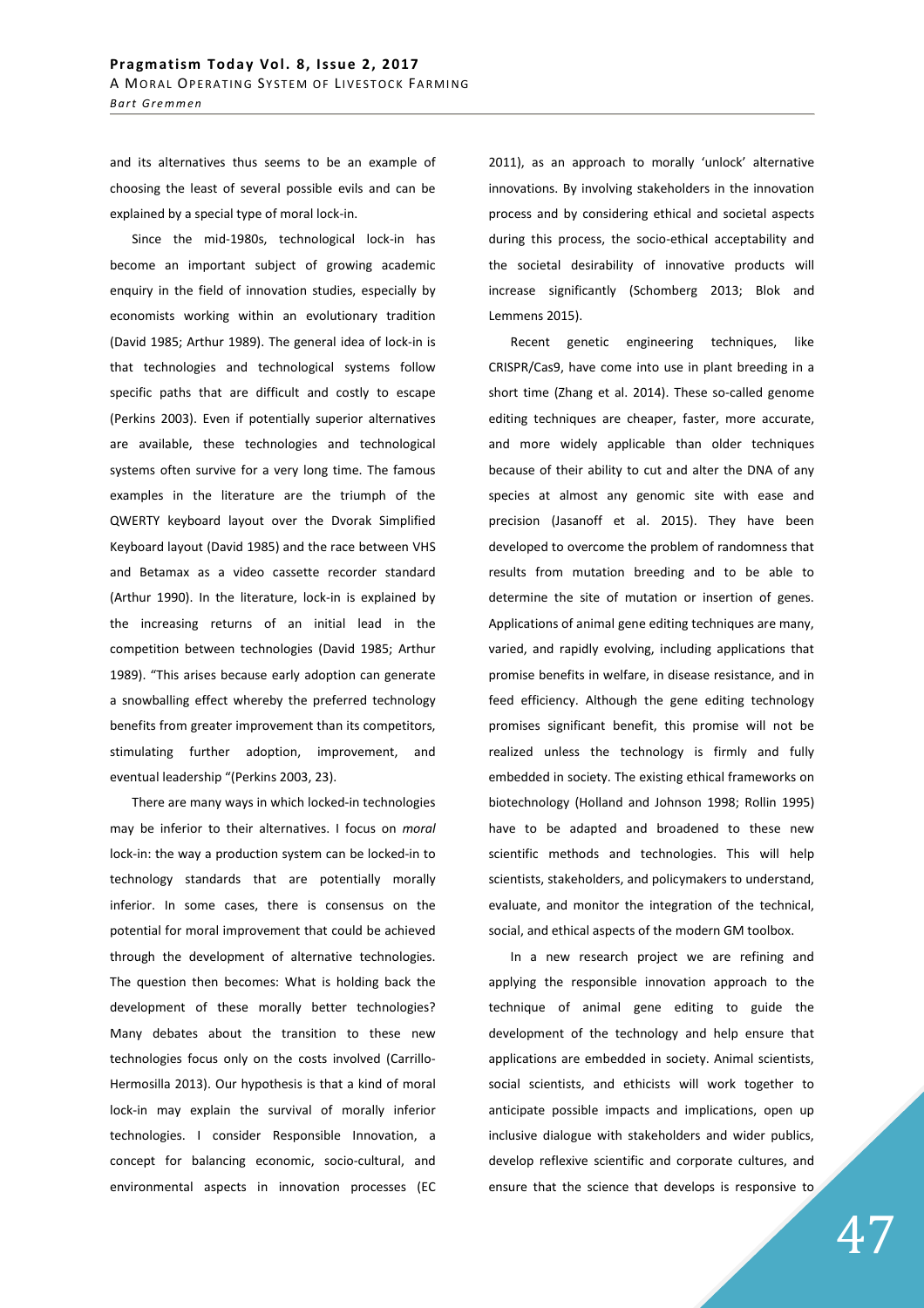these processes. We have set out an integrated programme of research, applying the use of animal gene editing across three waves of research application: (a) editing to improve animal welfare (starting with the oneedited gene enabling dehorning in cattle); (b) editing for disease resistance (involving more complex traits); and (c) editing for feed efficiency (involving really complex traits). In this project, we will develop a responsible innovation approach to animal gene editing that will guide the responsible development of the technology and support responsible decision making at the level of breeding companies and governments.

#### **6. Precision livestock farming**

Precision livestock farming, the second research theme, is the application of smart farming technologies and a relatively new phenomenon in the agricultural sector (Reichardt et al. 2009). In smart farming, computers, sensoring devices, GPS systems, but also robots and even animals, communicate with one another and function autonomously in an integrated farm management system. In this way, farmers can reduce farm inputs (fertilizers and pesticides) and increase yields, while reducing emissions to the environment (Bos and Munnichs 2016). In precision livestock farming, the internet of things is extended to farm animals. PLF can be defined as the management of livestock production using the principles and technology of process engineering. PLF treats livestock production as a set of interlinked processes, which act together in a complex network.(Wathes et al, 2008) The introduction of this type of integrated farm management system enables farmers to control the production process by monitoring and controlling animal growth, behaviour, and health, the production of milk and eggs, the physical environment of livestock buildings, and greenhouse gas emissions and other pollution to the environment. Furthermore, the exchange of information about health and milk quality enables supply chain actors to optimize coordination and efficiency throughout the supply chain.

An example of PLF can be found in the dairy sector, where PLF has emerged with the concept of automatic or robotic milking (De Koning and Rodenburg 2004). Rising labour costs in the mid-1970s in Europe was one of the main reasons for increasing automation in the milking sector (Sauer and Zilberman 2012). An automatic milking system is equipped with electronic cow identification, cleaning, and milking devices and computer-controlled sensors to detect, for example, abnormalities in milk. The system also provides remote notification to the farmer if intervention is required (De Koning 2011). The largest number of dairy farms using automatic milking systems is found in the Netherlands, with almost 2,000 farms. Automatic milking relies heavily on the cow's motivation to visit the automatic milking system. The main motive for this is the supply of concentrates dispensed in a feed manager in the milking box during the milking process (De Koning 2011).

A more comprehensive application of PLF, so-called precision dairy farming, focuses on the transition from a group-oriented perspective to a perspective where intensive consideration is given to individual cows, and where particular goals, such as tapping individual potential, diagnosing diseases early, and using minimum medication, are pursued (Sauer and Zilberman 2012). Hence, advanced automatic milking systems are equipped with various sensors ranging from sensors that control the milking process to sensors that analyse the milk quality in several ways, such as milk composition, cell counts, blood detection, conductivity, progesterone, and so on. Because of increased information density, all these sensors require smart data-handling solutions to help the livestock manager to make the right decisions (De Koning 2011).

Although smart farming technologies provide economic, social, and environmental opportunities for the agricultural sector, they also raise ethical issues associated with the increased corporatization and

48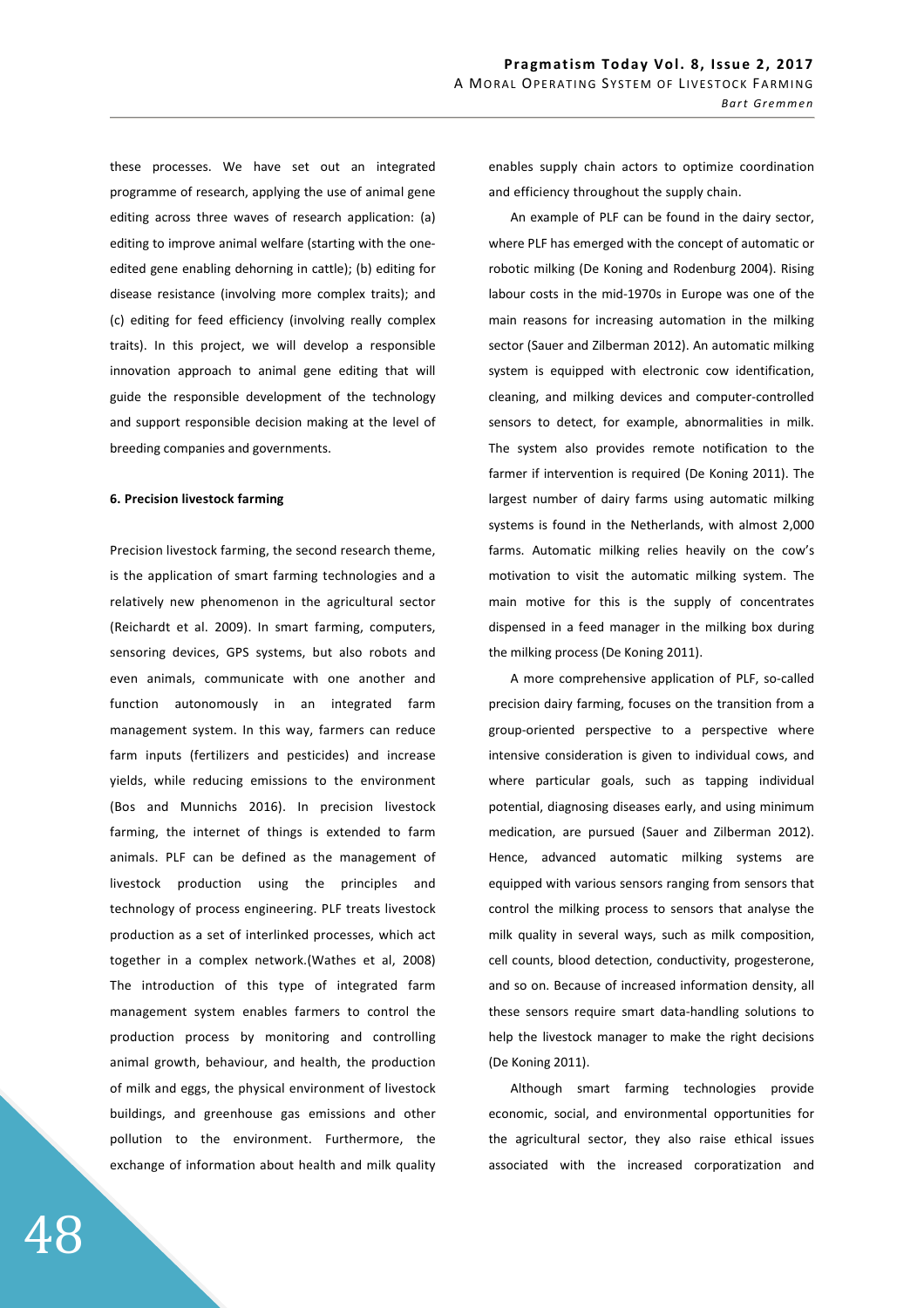industrialization of the agricultural sector. PLF facilitates the slippery slope of further intensification of livestock farming and the emergence of mega stalls with various socio-ethical consequences (Bos and Gremmen 2013). Another ethical issue is the possible alienation of animals, farmers, and citizens because of the robotization and digitalization of farm management systems. Finally, farmers have to share all kinds of information about their farm management with processors and retailers who can take (economic) advantage of this information. In this respect, PLF may lead to the concentration of economic power in the process industry, with retailers as linchpins in matching supply and demand within the supply chain (Bos and Munnichs 2016). Therefore, we may expect society to be reluctant to accept smart farming technologies because of the ongoing industrialization of the agricultural sector. This will lead to a call for a human and natural scale of agricultural practices, notwithstanding the potential of smart farming technologies to feed the increasing world population and to mitigate climate change, for instance.

This reluctance to accept the industrialization of farming practices can be understood as a resistance against the conceptualization of the natural environment as a commodity for human needs, in which nature's own strategies and principles of operation are neglected – natural animal growth and behaviour for instance – and, instead, nature is challenged to supply efficiently agri-food products as commodities in an instrumental economic exchange among chain actors. A consequent call for farming practices that are better embedded in the natural environment, like multi-functional agriculture, organic farming, and so forth, can already be recognized in current Western societies, even if these practices are disadvantageous for feeding the world and mitigating climate change. Because of the potential advantage of smart farming technologies, we raise the question of how to conceptualize smart farming technologies that are no longer characterized by the instrumentalization and commodification of nature, but instead are embedded in, and in accordance with, the natural environment.

### **7. Conclusion**

Although the absolute global number of animals in the near future is expected to decline, the global number of animals in livestock farming systems is still rising. The past few years, the resistance in Europe against the immoral aspects of these systems is also growing. These immoral aspects arise when societal values clash with the principles of an animal production system, because of unintended consequences and risks. The strategy of organisations aiming to protect animals in society is to battle against animal abuse or even to promote the end of all livestock farming systems. From an animal ethics point of view it certainly is worthwhile to fight against all forms of abuse in livestock production systems. However, next to an animal ethical approach based on incidents, we need a more long term strategy, integrating a plurality of ethical perspectives. The Moral Operating System of livestock production systems proposed is based on four ethical perspectives. It is an ethics of animal production *systems* consisting of two interactive, dynamic parts: an *internal* professional *care* ethics combined with an *emergent* ethics in life sciences enabling change by responsible innovation, and *external* boundary conditions based on societal values and concerns in *animal* ethics and *environmental* ethics,. Together, these four ethics are the Moral Operating System of a production system.

I focused on the emergent ethics in life sciences because it most normative ethical theories have problems in dealing with the future. We do not only know the results of innovation at the start of the innovation trajectory, but also do not know the consequences of the results of an innovation trajectory. In moral reasoning about innovations in the making, the relevant moral facts and the appropriate principles are more or less still unknown, as also the relevant moral consequences. Only by doing ethics in life sciences in future projects will the moral dilemmas emerge in the trajectories of responsible innovation like molecular technologies in animal sciences and precision livestock farming.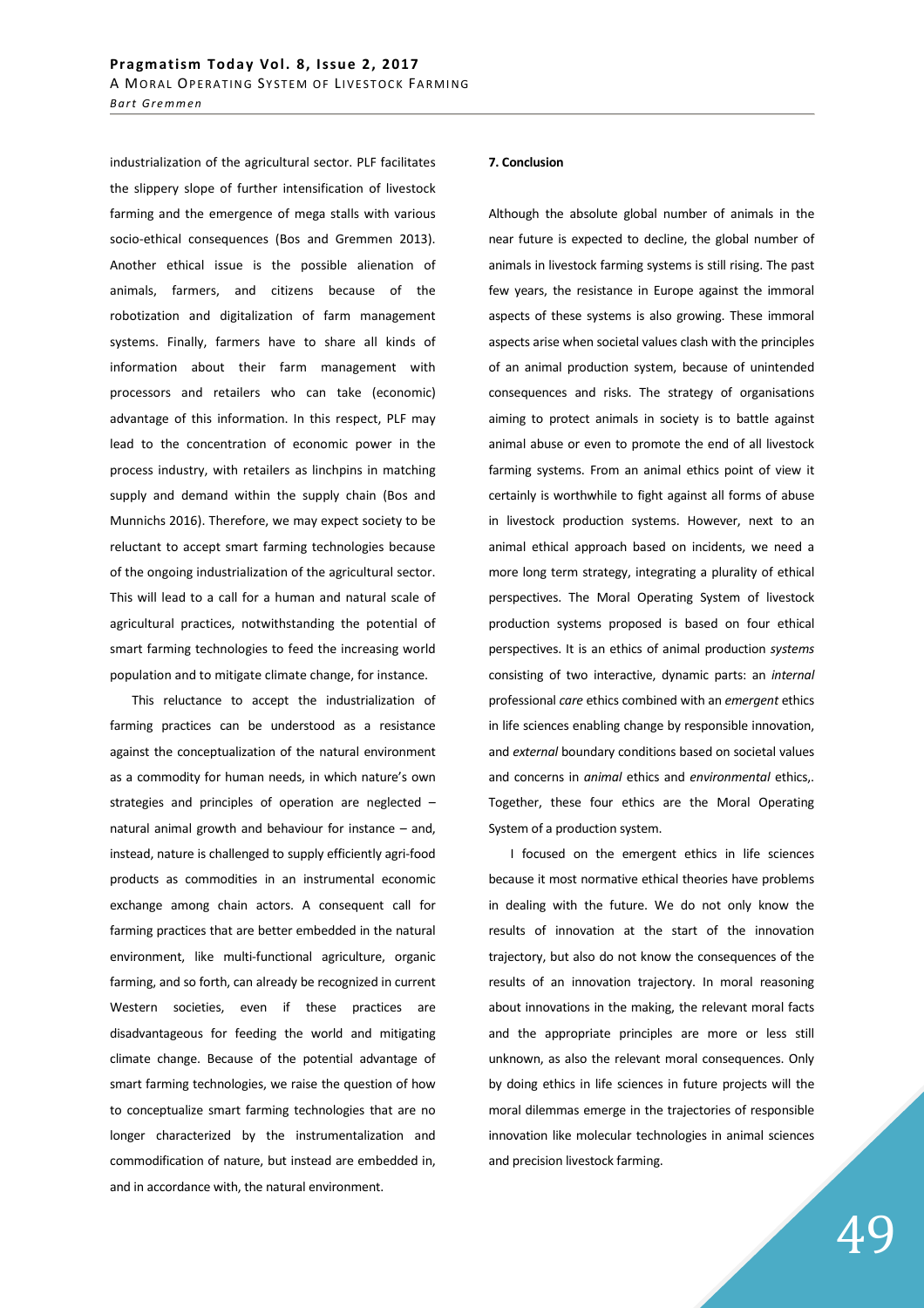## **References**

- Alders, Hans. 2011. *Van mega naar beter. Rapportage van de maatschappelijke dialoog over schaalgrootte en toekomst van de veehouderij.* Den Haag: Ministerie van Economische Zaken, Landbouw en Innovatie.
- Ankersmit, Frank. 2010. "Wij zijn klaar met de veeindustrie. Nederland zit tjokvol vee en zou daarom als eerste de sector moeten veranderen." In NRC.NEXT. Amsterdam: PCM Uitgevers BV.
- Arthur, W. B. 1990. "Positive feedbacks in the economy." *Scientific American*. 262 92-99
- Barnes, Barry. and Dupre, John. 2008. *Genomes and what to make of them*. Chicago: The University of Chicago Press.
- Bergstra, Tamara, Gremmen, Bart and Stassen, Elsbeth. 2015. "Moral Values and Attitudes Toward Dutch Sow Husbandry." *Journal of Agricultural and Environmental Ethics* 28 375 – 401
- Blok, Vincent and Gremmen, Bart. 2015. "Ecological Innovation: Critical Reflections on Biomimicry as a New Way of Thinking and Acting Ecologically." *Journal of Agricultural & Environmental Ethics*.
- Blok, Vincent and Lemmens, Pieter. 2015. Critical reflections on the concept of responsible innovation. In Koops, Bert Jaap, Hooven, Jeroen van den, Romijn, Henny, Swierstra, Tjalling and Oosterlaken, Ilse. (Eds.). *Responsible innovation: issues in conceptualization, governance and implementation.* Dordrecht: Springer.
- Blom, Greet and Gremmen, Bart. 2012. "Comparison of Management Styles in Organic and Conventional Farming with Respect to Disruptive External Influences. The Case of Organic Dairy Farming and Conventional Horticulture in the Netherlands." *Journal of Sustainable Agriculture* 36 (8) 893 – 907.
- Bos, Jaqueline. and Gremmen, Bart. 2013. "'Does PLF turn animals into objects?'" In *Precision Livestock Farming '*13. Papers presented at the 6th European Conference on Precision Livestock Farming. Leuven: EC-PLF.
- Bos. Jaqueline and Munnichs, Geert. 2016. *Digitalisering van Dieren, Verkenning Precision Livestock Farming*. Den Haag: Rathenau Instituut.
- Bruijnis, M Blok, Vincent, Stassen , Elsbeth and Gremmen, Bart. 2015. "Moral "Lock-in": The ethical and social aspects of killing day-old chicks and its alternatives." *Journal of Agricultural & Environmental Ethics* 28 939.
- Collingridge, David. 1980. *The Social Control of technology.*New York: St. Martin.
- Carrillo-Hermosilla, Javier. 2013. "Technological Lock-in." In *The Encyclopedia of Earth*, http://www.eoearth.org/view/article/156453/

Accessed April 2015.

David, Paul. 1985. "Clio and the economics of QWERTY", *Amercian Economic Review*. 75 332-337.

- De Koning, Kees. 2011. "Automatic Milking: Common Practice on over 10,000 Dairy Farms Worldwide,." In *Dairy Research Foundation: Current Topics in Dairy Production*. 16 14-32.
- De Koning, Kees and Rodenburg, Jack 2004. Automatic Milking: State of the art in Europe and North America, in: Meijering, Albert, Hogeveen, Henk and De Koning, Kees. *Automatic milking – A better understanding*. 27-40.
- Devettere, Raymond. J. 2009. *Practical decision making in health care ethics: Cases and concepts*. Washington D.C: Georgetown University.
- European Commission. 2011. *Horizon 2020 the framework programme for research and innovation.* Brussels.
- Eijsackers, Herman, Scholten, Martin, Arendonk, Johan van, Backus, Ge, Bianchi, Anton, Gremmen, Bart, Hermans, Tia, Ittersum, Martin van, Jochemsen, Henk, Oude Lansink, Alfons and Stassen, Elsbeth. 2011. *Livestock framing with Care*. Wageningen: Wageningen UR.
- Goede, Douwe de, Gremmen, Bart, Rodenburg, Bas. Bolhuis, Elisabeth, Bijma, Piter, Scholten, Martin and Kemp, Bas. 2013. "Reducing damaging behaviour in robust livestock farming." *NJAS Wageningen Journal of Life Sciences.* 66. 49 – 53.
- Goubau, Alain. 2011. *The AquAdvantage Salmon Controversy – A Tale of Aquaculture, Genetically Engineered Fish and Regulatory Uncertainty*. http://nrs.harvard.edu/urn\_3HUL.Inst.Repos.8789 564
- Gremmen, Bart. 2002. "Methodological Pragmatism." In Keulartz, Jozef (ed.) *Pragmatic Ethics and Technology*. Dordrecht: Kluwer.
- Gremmen, Bart. 2005. "Genomics and the Intrinsic Value of Plants." *Genomics, Society and Policy*. 1 (3) 1-7.
- Gremmen, Bart. 2006. "Plant Genomics and the Precautionary Principle." In Nap, Jan Peter, Atanassov, Anton and Stiekema, Willem. (eds.) *Genomics for Biosafety in Plant Biotechnology* NATO science Series I: Life and Behavioural Sciences. 359 IOS Press. 223-233
- Gremmen, Bart. 2007. *De zwakste schakel: over maatschappelijk verantwoorde genomics*. Wageningen: Wageningen Universiteit.
- Gremmen, Bart. 2009. "Biotechnology: Plants and Animals." In Berg Olsen, Jan Kyrre, Pedersen, Stig Andur and Hendricks, Vincent F. *A Companion to the Philosophy of Technology.* Wiley-Blackwell . 402-406.
- Gremmen, Bart and Scholten, Martin. 2010. "Zorgen over de intensieve veehouderij' in: *Zorgvuldige veehouderij. Mogelijke oplossingsrichtingen vanuit Wageningen UR*, Wageningen: Wageningen University.